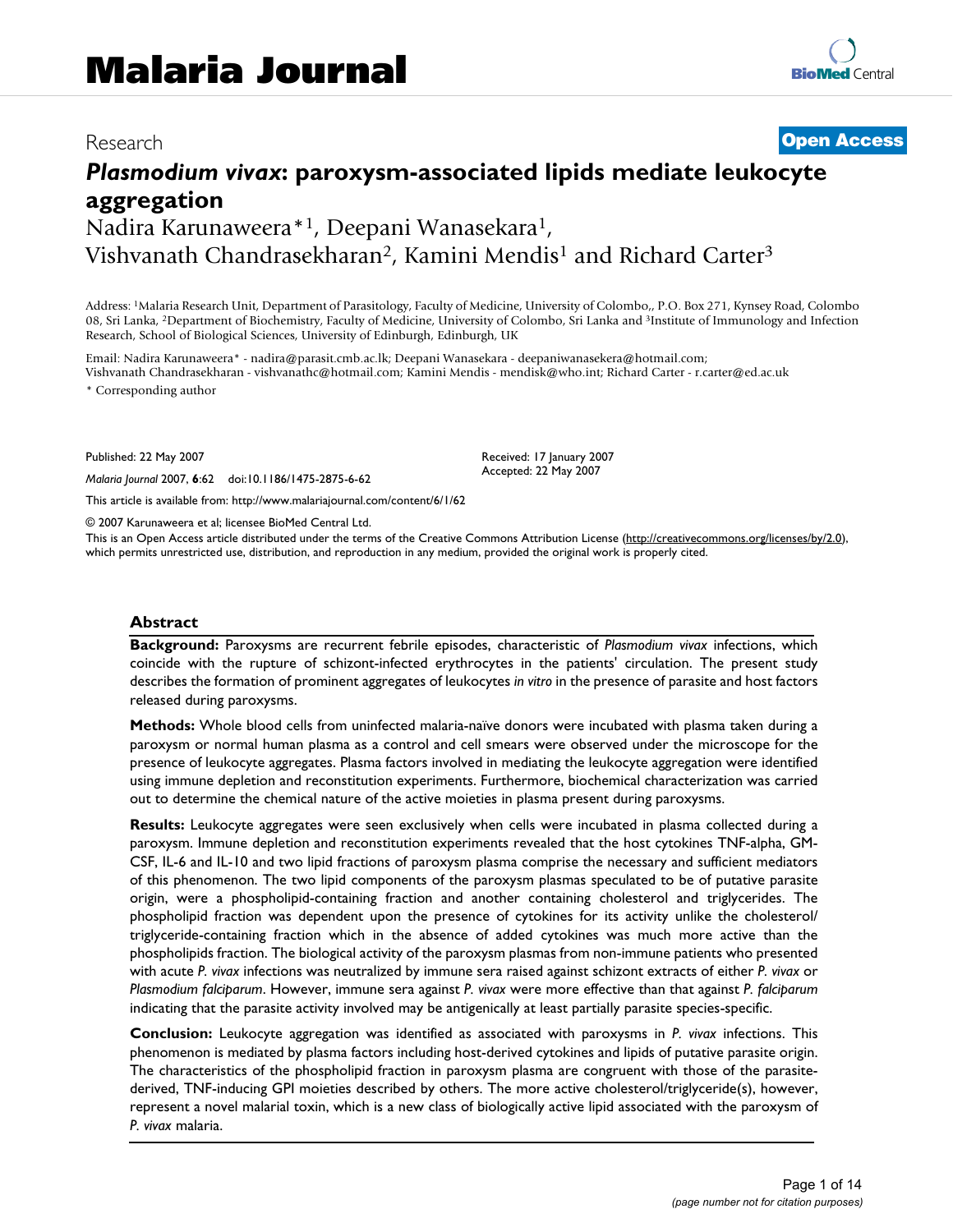## **Background**

The most characteristic presentations of acute *Plasmodium vivax* infections are the periodic episodes of fever with chills and rigors, which follow the rupture of schizontinfected erythrocytes in the patients' circulation. Previous investigations have been made on events associated with paroxysms in *P. vivax* infections including the inactivation of sexual stages of the parasites (gametocytes) in the presence of plasma taken at the time of a paroxysm [[1](#page-12-0),2]. These studies have demonstrated the roles in this process of the human cytokines TNF-α, GM-CSF and IL-2 together with parasite products. Previous studies also demonstrated the prominent rise and fall of  $TNF\alpha$  – levels which corresponds very closely to the rise and fall of fever during the paroxysms [3] and of the transient appearance of elevated numbers of gamma/delta T cells in the peripheral circulation at the time of these events [4].

In the present study, the aggregation of peripheral blood white cells was investigated in the presence of plasmas taken at the time of a *P. vivax* paroxysm. These cell aggregations were formed only in the presence of paroxysm plasma and not in the presence of plasma from before or after a paroxysm, or from a healthy donor. Further, this paroxysm plasma-mediated cell aggregation phenomenon was exploited as an assay to identify and characterize biologically active mediators of host and parasite origin during the paroxysms of *P. vivax* malaria. This assay enabled preliminary chemical and physical-chemical characterization of parasite-derived products present and active during a *P. vivax* paroxysm.

#### **Methods** *Patients*

Two study groups were included. They were patients with *P. vivax* infections from two localities in Sri Lanka. Those from the first were adult residents of malaria-nonendemic regions attending the National Hospital of Sri Lanka, in Colombo. These patients were residents of Colombo and its suburbs where there is no local transmission of malaria; they had acquired their infections following travel to a malaria-endemic area of Sri Lanka. These patients (except six patients who had one past infection) had no previous recorded malarial infections and were immunologically naïve (non-immune) with respect to malaria.

The second group of patients comprised adults in a *P. vivax*-endemic region of Sri Lanka at Kataragama [5]. The patients were similarly diagnosed as having *P. vivax* infections by blood smear examination. All these individuals had experienced several previous *P. vivax* infections (8–28 infections; median 18), as revealed during verbal interview and also based on the case records. The clinical symptoms of paroxysms were invariably milder in these patients from Kataragama (most did not experience rigors) than in non-immune patients from Colombo; these patients were considered as clinically semi-immune with respect to malaria [[6](#page-12-1)].

## *Control groups*

Two age and sex matched control groups were included. One group consisted of healthy volunteers residing in areas with no local malaria transmission and with no past history of malaria infections. The second control group included healthy individuals resident in Kataragama (a malaria-endemic area). All these individuals were blood film-negative for malaria parasites.

## *Cell samples*

Five ml of blood samples were collected from apparently healthy individuals residing in Colombo who were blood film-negative for malarial parasites and who did not give a past history of malaria. Blood was collected (and diluted) into a solution containing Tris-1.2 mg/ml (Biorad), NaCl – 8.2 mg/ml (Sigma) and Glucose – 1.8 mg/ml (Sigma) at pH 7.4 at 10% concentration [2]. Whole blood cells were separated by centrifugation at a speed of 800 × G for 10 minutes. The supernatant containing the diluted plasma was discarded. The upper 40% of the cell pellet, mainly consisting of white blood cells, was pipetted out. This was mixed gently to make a homogenous cell suspension.

## *Plasma samples*

Following identification of the infection by blood smear, informed volunteers completed a single paroxysm without drug treatment. The time of paroxysms was predetermined by the increasing oral temperature (above 37.8°C) and the presence of chills in most cases and supported by examination of the blood smears made from these patients. From the onset to the end of fever paroxysms lasted 4 – 5 hours. Two milliliters of blood were collected for plasma prior to the onset of paroxysm (pre-paroxysm plasma samples) into 0.1% EDTA containing a protease inhibitor (aprotinin; 0.6 trypsin inhibitor U/ml). A second set of samples (paroxysm plasma) was collected at, or within one hour of, the peak of a rigor and a third set, four to six hours after the fever peak (post-paroxysm plasma). Serum samples were collected from *P.vivax-*infected patients, four to six weeks after drug cure (convalescent serum).

Another set of plasma samples was collected from fever patients admitted to the National Hospital of Sri Lanka with oral temperatures above 37.8°C and blood film-negative for malarial parasites when tested at least twice on consecutive days (non-malarial fever plasma).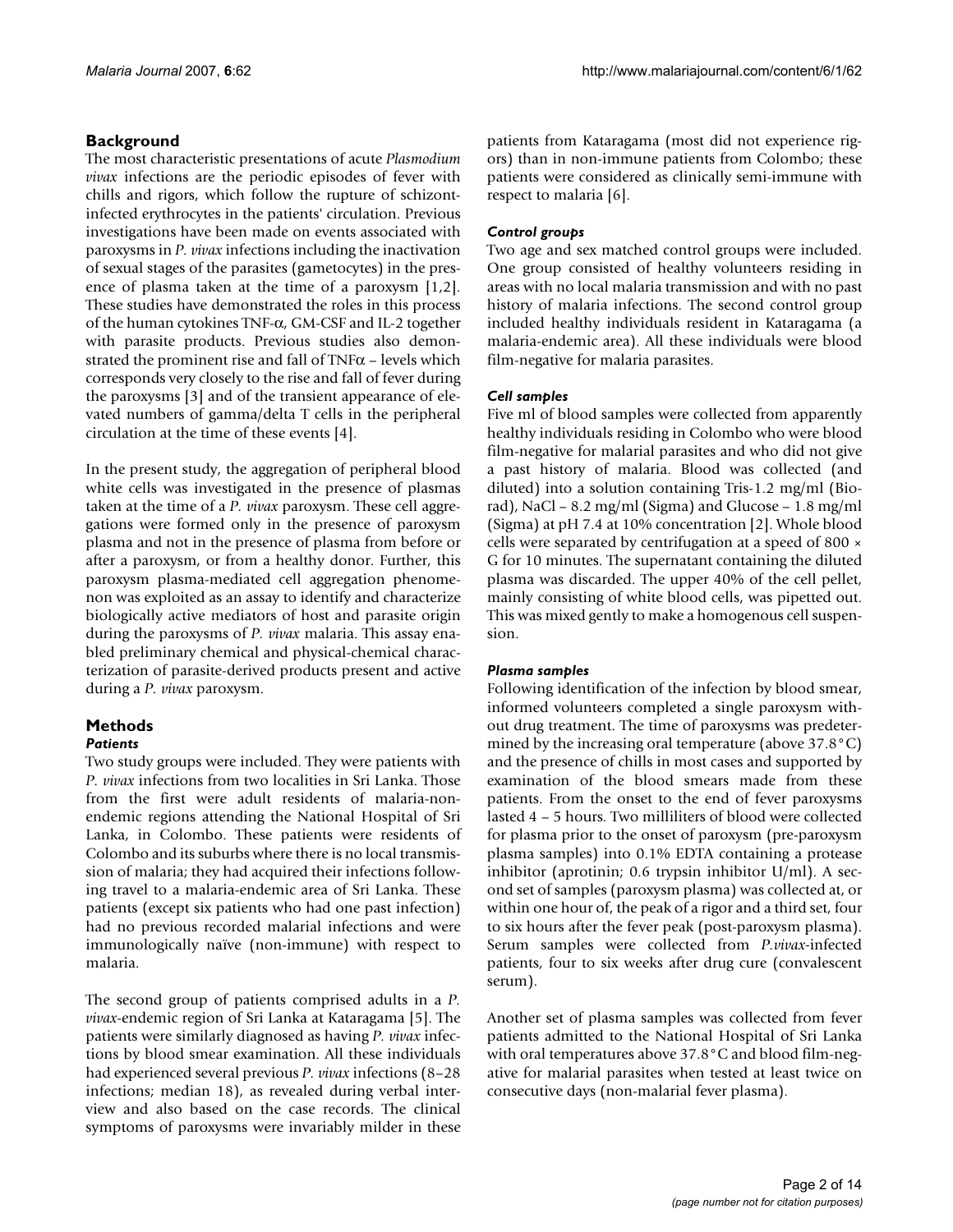Control plasma samples were collected from healthy volunteers (normal human plasma).

## *Leukocyte aggregation*

Whole blood cells were obtained from blood samples collected from apparently healthy individuals. 80 μl of cell suspension rich in white blood cells (obtained as described under cell samples), was pipetted into 800 μl of RPMI 1640 [\[1\]](#page-12-0) in a 24-well tissue culture plate (Flow Laboratories, UK) and 200 μl of test (paroxysm plasma, preparoxysm plasma, post-paroxysm plasma, non-malarial fever plasma or plasma from clinically semi-immune endemic patients) or control plasma samples (normal human plasma) were added into the cell suspension. The culture plate was incubated for 3 hours at 37°C in an incubator. The supernatant was discarded and from the remaining cell pellet 40 μl was pipetted out and dispersed evenly on a microscopic slide, in a circle of 1.5 cm diameter using a template. These blood smears were air dried, stained with Giemsa stain and examined under 400× magnification.

## *Cell aggregation index*

Blood smears were prepared from cultures containing cells from healthy individuals incubated with test or control plasma samples as described above. Nucleated cell aggregates containing five or more cells and the number of un-clumped cells (that included single nucleated cells and clumps of less than five cells) were counted in 100 microscopic fields and the total number of the nucleated cells in these fields were also noted.

Based on these counts, a 'cell aggregation index' (CAI), indicative of the ability of a particular plasma sample to induce aggregation of white blood cells, was calculated as follows:

 $CAI = ([Total no. of white blood cells/(No. of clumps +$ no. of un-clumped white cells)] - 1), in 100 microscopic fields at 400× magnification

% Relative Cell Aggregation Index (RCAI) = [CAI of test sample/CAI of paroxysm plasma]  $\times$  100

## *Characterization of cell types involved in inducing cell aggregation*

#### *Monocytes*

Monocyte depletion was done using two methods:

## *Method A*

80 μl of cell suspension was diluted with 80 μl of a buffer solution (containing Phosphate Buffered Solution/Foetal Calf Serum at 1:1 ratio). This cell suspension was added (at1:1 ratio) to a suspension of magnetic polystyrene beads coated with a primary monoclonal antibody specific for the CD14 membrane antigen (Dynabeads M-450- CD14, Dynal A.S., Oslo, Norway). This mixture was then incubated for twenty minutes at 4°C. After incubation, the tube containing the cell suspension was placed in the magnetic particle concentrator (Dynal, MPC-1, Dynal A.S. Oslo, Norway) which has a magnetic field to attract the antibody coated Dynabeads together with the attached cells. The remaining cells were pipetted out and this step was repeated five times. The remaining cell suspension (depleted of CD14 monocytes) was used for the relevant experiments. Absence of monocytes from the cell suspension was confirmed using blood smears which were made on glass slides, stained and examined under the microscope.

## *Method B*

80 μl of cell suspension was depleted of monocytes using the plate-adherent method described previously [7]. Briefly, the white cell-rich cell suspension was incubated at 37°C for 30 minutes in a polystyrene petri dish (size: 35 × 10 mm, Becton Dickinson and Co.) at 10% cell to liquid volume in RPMI 1640. Then the supernatant containing the non-adherent cells was carefully removed and the cells were spun down.

Monocyte-depleted cells thus obtained by each method were resuspended and used in the cell aggregation assay as described above.

## *Monocyte reconstitution*

For reconstitution experiments, a preparation of mononuclear cells was obtained from whole blood by sodium metrizoate density gradient centrifugation (Lymphoprep, Norway) according to standard procedure [[1](#page-12-0)]. The mononuclear cells were resuspended in RPMI 1640 pH 7.4 at 10% concentration and introduced into polystyrene petri dishes (size:  $35 \times 10$  mm, Becton Dickinson and Co.). 1 ml volumes at  $2 \times 10^7$ /ml concentrations were incubated at 37°C for half an hour [7]. After incubation, the cell suspension was pipetted out. The cells adhered on the surface of the plate were scraped out with the rubber end of a 1 ml syringe plunger and a cell count was taken using a haemocytometer. Cells thus obtained (monocytes) were used for reconstitution experiments at a concentration of  $6 \times 10^6$ cells per well.

## *T cells*

T cell depletion:T cells were depleted from 80 μl of cell suspension by following the same procedures as adopted in the case of macrophages, using Dynabeads coated with antibodies specific for CD2 membrane antigen (Dynabeads-CD2, Dynal A.S., Oslo, Norway). The remaining (T cell-depleted) cell suspension was used for relevant experiments.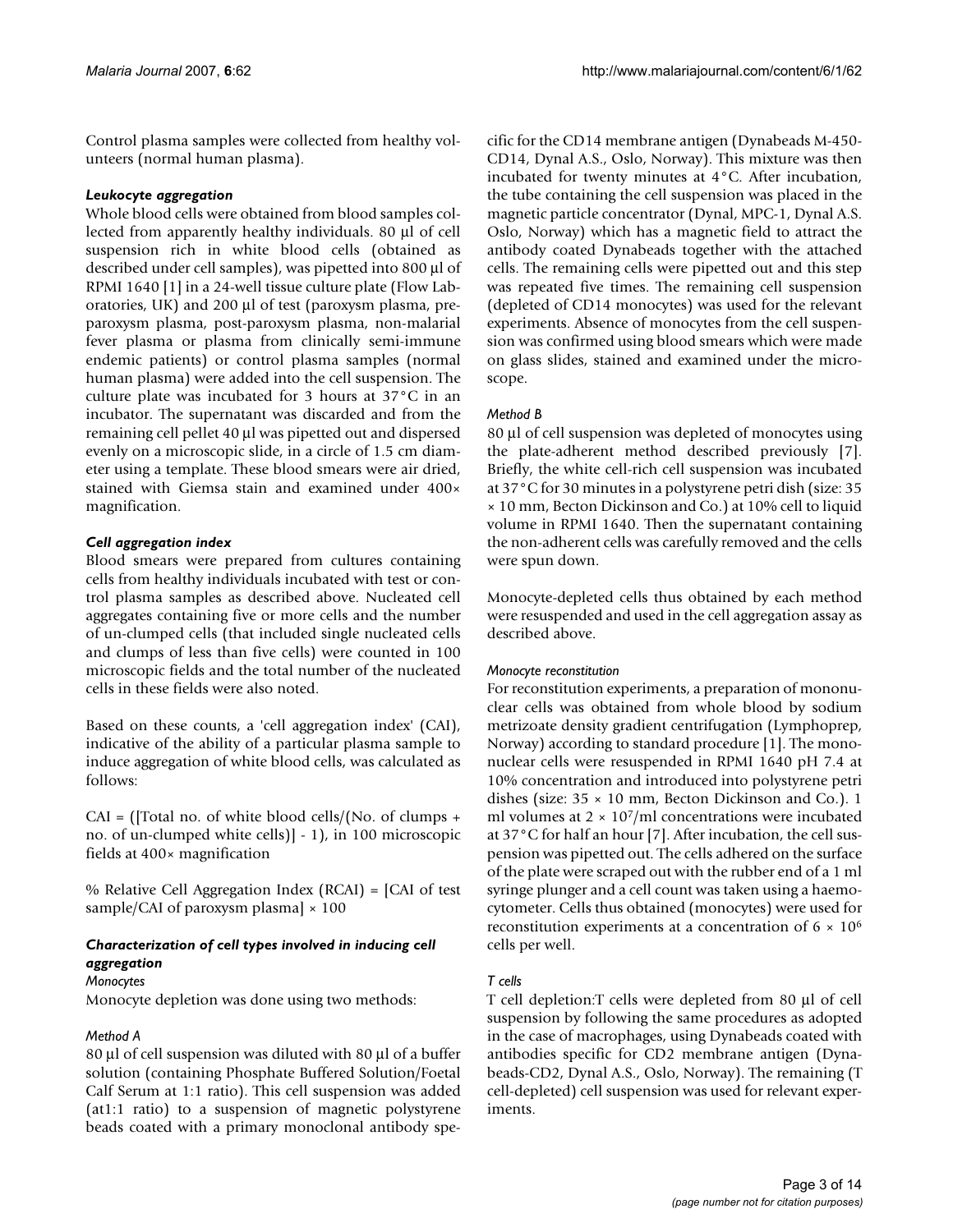#### *Identification of factors mediating cell aggregation*

*(i) Parasite factors*

#### *Effect of neutralization of parasite factors on paroxysm plasmainduced cell aggregation*

Serum containing anti-parasite antibodies i.e. hyperimmune rabbit serum raised against freeze-thawed extracts of either *P. vivax* or *P. falciparum* [2] or with human convalescent serum was pre-incubated with paroxysm plasma at 1:1 of concentration for 30 minutes before incubating with un-primed whole blood cells collected from healthy individuals.

## *Effect of re-constitution of parasite factors in normal human plasma treated with freeze-thawed* P. vivax *schizont extracts*

Normal human plasma obtained from healthy individuals were reconstituted with freeze-thawed extracts of 5 × 106 *P. vivax* schizonts per ml or 5 × 106 of uninfected red blood cells per ml as a control prepared as previously described [\[1\]](#page-12-0). This re-constituted plasma was incubated with unprimed whole blood cells of healthy individuals.

As a control, normal human plasma was reconstituted with *E. coli* lipopolysaccharide (LPS) at a final concentration of 2 μg/ml and tested in cell aggregation assay as previously described [[1](#page-12-0)].

### *(ii) Host factors*

#### *Cytokines*

Involvement of cytokines in the mediation of cell aggregation by paroxysm plasma was investigated by their neutralisation with anti-cytokine antibodies and reconstitution with the addition of recombinant human cytokines. The optimum concentrations of anti-cytokine antibodies and recombinant cytokines required to overcome the neutralization imposed by the antibodies were determined based on experiments using dilution series of these, using the same principles and methodologies adopted in previous studies [8].

## *Depletion and reconstitution of plasmas with specific components Depletion experiments*

Paroxysm plasmas were pre-incubated at 37°C for 30 minutes with the following immune reagents, singly or in combination, before assessing the effect on paroxysm plasma-induced cell aggregation.

(i) Rabbit polyclonal antibodies (IgG) against human IL1 α [0.014 μg/ml], IL1-β [0.075 μg/ml], IL-2 [1.5 μg/ml], IL-3 [5 μg/ml], IL-4 [0.125 μg/ml], IL-6 [0.1 μg/ml], IL-10 [7.5 μg/ml], IFNγ [5 μg/ml], TNF-α [0.04 μg/ml], TNF-α [0.05 μg/ml] and GM-CSF [5 μg/ml] (R&D systems, UK).

#### *Reconstitution experiments*

Recombinant human cytokines (IL1-α [5 pg/ml ], IL1-β [7.5 pg/ml], IL-2 [0.375 ng/ml], IL-3 [0.25 ng/ml], IL-4

[0.125 ng/ml], IL-6 [0.5 ng/ml], IL-10 [0.75 ng/ml]), IFNγ [1.15 ng/ml ], TNF-α [0.05 ng/ml], TNF-α [0.03 ng/ml] and GM-CSF [0.05 ng/ml] were added to cytokinedepleted paroxysm plasma to confirm the involvement of cytokines in paroxysm plasma-induced cell aggregation. Recombinant human cytokines were also added to normal human plasma or post paroxysm plasma in other experiments. Freeze-thawed extracts of 5 × 106/ml *P. vivax* schizonts or  $5 \times 10^6$ /ml of uninfected red blood cells as a control (prepared as previously described, [\[1\]](#page-12-0)) were added to plasmas in relevant experiments.

The physical/chemical characterization of plasma factors of putative parasite origin that mediate leukocyte aggregation.

### *Heating*

Paroxysm plasma and normal human plasma, as a control, were heated in 1 ml volumes in a water bath at 60°C, 80°C or 100°C for five minutes before testing in the cell aggregation assay. The heat-treated fraction of paroxysm plasma, was reconstituted either with an extract of *P. vivax* schizonts or with recombinant human cytokines (rh TNF- $\alpha$ , rh GM-CSF, rh IL-10, rh IL-6) and tested for cell aggregation.

## *Ultra-centrifugation*

Paroxysm plasma and normal human plasma were centrifuged in 1 ml volumes at  $180,000 \times G$  for 15 minutes at 4°C. Two layers were formed. The thin opaque, whitish upper layer was removed in 100 to 200 ul. The remaining liquid was yellowish but clear and was retained as a single fraction. The two fractions were tested separately and reconstituted with recombinant human cytokines (rh TNF-α, GM-CSF, IL-10, IL-6) or with *P. vivax* schizont extract and re-tested in the cell aggregation assay. The separated fractions were also tested for lipids (standard Sudan III test) [9].

#### *Filtration*

1 ml samples of paroxysm plasma or normal human plasma were passed through 0.45 μm millipore filters (Flow laboratories, UK) and the filtrates were tested in the cell aggregation assay. The filtrates were re-tested in the cell aggregation assay following reconstitution with recombinant human cytokines (rh TNF-α, GM-CSF, IL-6, IL-10) or *P. vivax* schizont extracts.

#### *Extraction and fractionation of lipids*

1 ml samples of paroxysm plasma, or 1 ml of normal human plasma (NHP) as a control, were heated at 100°C for five minutes in a water bath. Freeze-thawed extracts of *P. vivax* schizonts at 5 × 106 schizonts in 1 ml of NHP were also heat-treated in the same way. The following extractions were then carried out, all at room temperature, using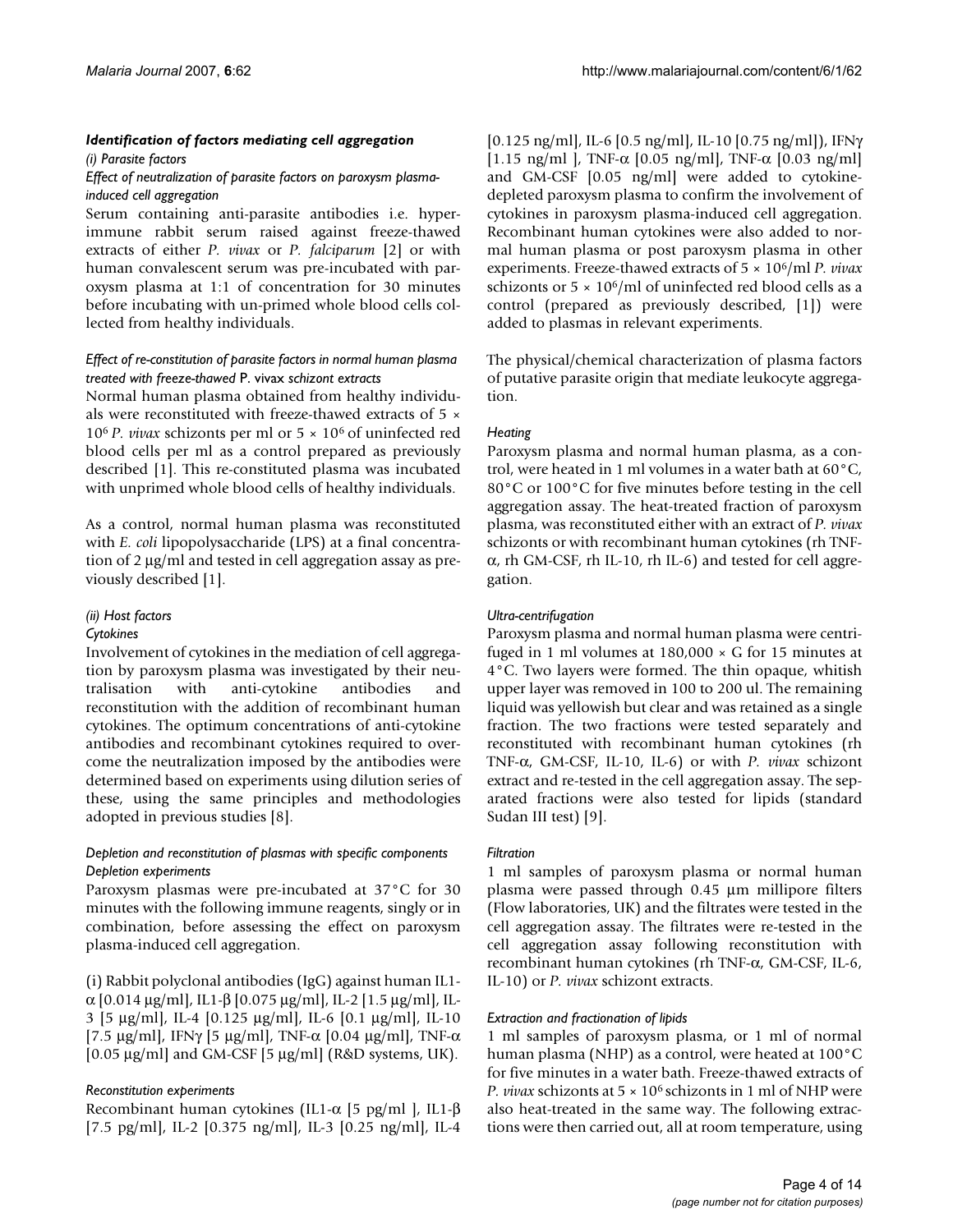standard biochemical techniques [10-12]. Briefly, each of the heat-treated plasma samples was extracted first with 1 ml of acetone, centrifuged for 10 seconds at  $\times$  15,000  $\times$  G and the supernatant retained as fraction 1 (cholesterol, triglycerides); the pellet was extracted with 1 ml of 95% ethanol, spun as before and the supernatant retained as fraction 2 (lecithin); the pellet was extracted in 1 ml of petroleum-ether, spun as before and the supernatant retained as fraction 3 (composition unidentified). The pellet obtained, and half of the retained fraction 3, were added together and extracted with 1 ml of diethyl-ether, spun as before, and the supernatant retained as fraction 4 (phospholipids) and the pellet as fraction 5 (sphingolipids). Each of these fractions was evaporated to dryness by flushing with nitrogen gas. The residues were dissolved in 1 ml either of normal human plasma or of normal human plasma reconstituted with recombinant human cytokines (rh TNF-α, GM-CSF, IL-6 & IL-10) as described above and then tested in the cell aggregation assay.

#### *Statistical analysis*

As the data dispersion was found to be not normal, Mann-Whitney U test was applied to compare two groups and Kruskal – Wallis test was applied when there were more than two groups to be compared and the post hoc significance was analysed. Median values were given with interquartiles (as 25%–75% percentiles). (statistical software package – SPSS 10.0 for Windows).

## *Ethical clearance*

All aspects of the study were approved by the Ethical review committee of Faculty of Medicine, University of Colombo, Sri Lanka. Informed-written consent was obtained from all participants.

## **Results**

## *Aggregation of white blood cells from healthy donors in the presence of paroxysm plasma from acute* **P. vivax***-infected patients*

Striking changes in the distribution of nucleated cells were observed between smears made from cultures in which whole peripheral blood cells from healthy individuals were incubated in the presence of paroxysm plasma from acute *P. vivax*-infected patients when compared with cultures incubated in the presence of normal human plasma. In smears made from cultures with normal plasma (NHP), most of the nucleated white blood cells were distributed in the smear either as single cells or in small aggregates of not more than 2–3 cells per cluster. In contrast, in blood smears of cultures containing paroxysm plasma (PP), obvious, large aggregations of nucleated white blood cells were seen, with a significantly high cell aggregation index (CAI) [Figure 1:  $(p < 0.001$  when compared with NHP)].

The aggregates were composed predominantly of neutrophils (80% – 90%), monocytes and lymphocytes. They varied in size, ranging from five to100 cells with an average of 20. Marked aggregations of white blood cells with high cell aggregation indices were observed in the presence of all paroxysm plasma collected from non-immune patients who presented with acute *P. vivax* infections (Figure 1; PP).

There were very few cell aggregates seen in smears made from cultures containing pre-paroxysm plasma with resultant low cell aggregation indices (Figure 1; PRP); p < 0.001 relative to paroxysm plasma) or post-paroxysm plasma (Figure 1; POPP) (p < 0.001 relative to paroxysm plasma). These results demonstrate a tight coincidence in timing between the period of prominent clinical symptoms during paroxysms in *P. vivax* infections and the presence of plasma mediators that induce the aggregation of white blood cells *in vitro*.

The robustness (repeatability) of this bioassay system was tested by calculating the co-efficient of variation of the CAI for different PP samples  $(n = 21)$  and the same PP samples in repeated experiments  $(n = 6)$ . The co-efficient of variation of the CAI ranged between 0 and 10% (except 3 values which were between 15% and 50%).

#### *The absence of the leukocyte aggregation-inducing factors in paroxysm plasma from semi-immune* **P. vivax** *patients and evidence for serum-mediated immunity against parasite factors/"toxins"*

In contrast to the induction of leukocyte aggregation by paroxysm plasma from the clinically non-immune patients from Colombo, plasmas collected during paroxysm from age-matched, semi-immune, acutely infected *P. vivax* patients resident in Kataragama, an endemic area of Sri Lanka, had little such effect (Figure 1; EPP) (p < 0.001 relative to paroxysm plasmas from non-immune patients). These findings indicated an association between the absence of the cell aggregation-mediating activity in infection plasma and tolerance to the symptoms of paroxysms during malarial infection.

Convalescent serum collected following recovery from a *P. vivax* infection from these semi-immune endemic residents when pre-incubated with PP reduced the aggregation index of non-immune paroxysm plasma by 83% (Table 1: Expt.15 cf Expt.2;  $p < 0.05$ ). Together with evidence that parasite products released during schizogony are active mediators of cell aggregation *in vitro* (see below), this finding suggests that clinical immunity may be associated with the presence of antibodies against these active parasite products.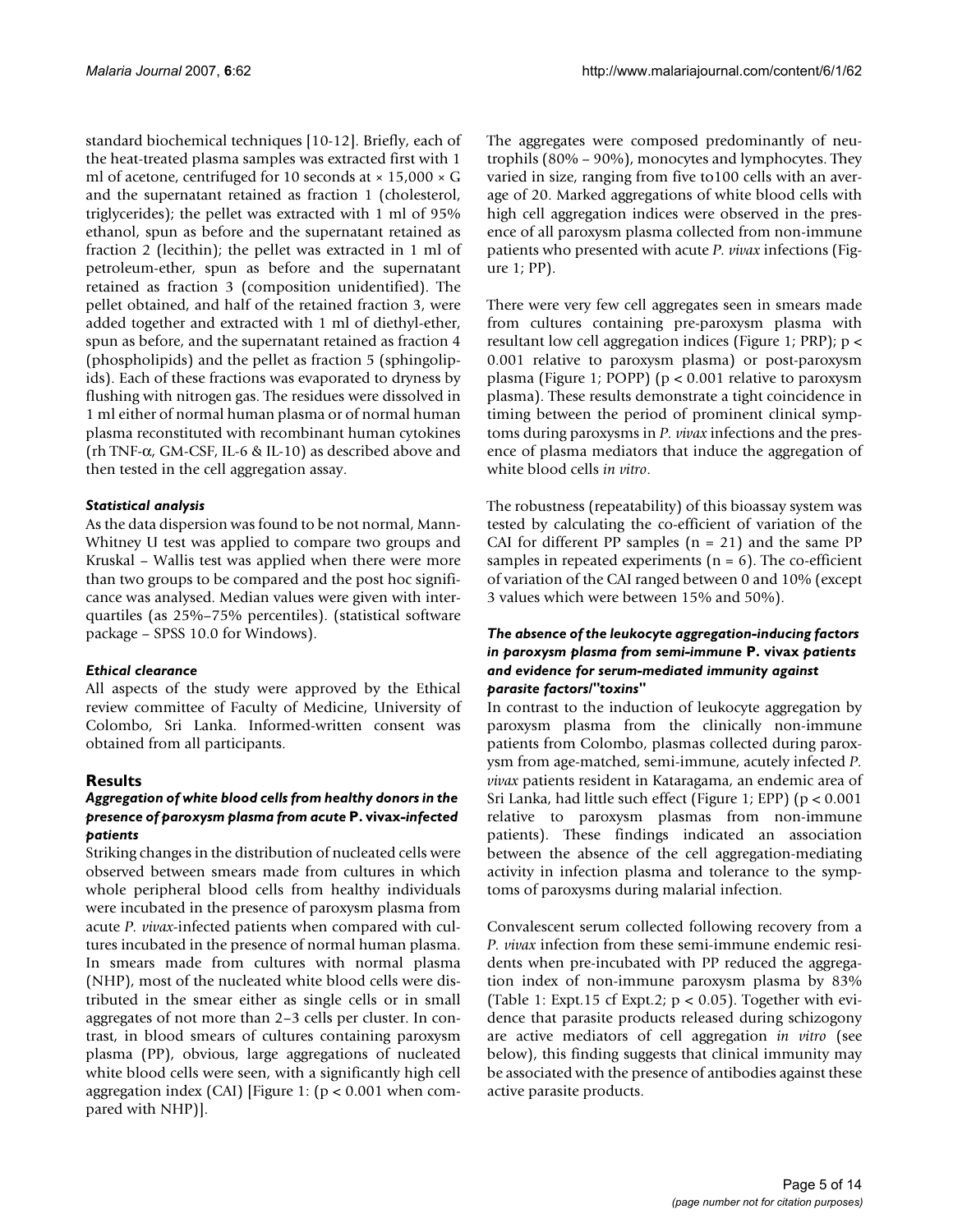

## Figure 1

**Cell aggregation-inducing effect of plasma samples**. Blood samples were collected for plasma before, during and after paroxysm from non-immune *Plasmodium vivax*-infected patients, healthy individuals, non-malarial fever patients and from malaria patients resident in an endemic area (malaria semi-immune individuals); plasmas from these blood samples were tested for their ability to induce white blood cell aggregation *in vitro*. (p < 0.001: Kruskal Wallis test; p values of post hoc significance (Mann Whitney U test) are indicated in the text). NHP: Normal Human Plasma; PRP: Pre Paroxysm plasma; PP: Paroxysm Plasma; POPP: Post Paroxysm Plasma; NMFP: Non Malarial Fever Plasma; EPP: Endemic Paroxysm Plasma

### *The absence of the leukocyte aggregation inducing factors in plasmas of non-malarial fever patients*

Plasma samples which were obtained from febrile patients attending the National Hospital of Sri Lanka in Colombo, who were blood film-negative for malarial parasites (NMFP) did not cause any significant aggregation of white blood cells when compared with paroxysm plasma (Figure 1; NMFP; p < 0.001 relative to paroxysm plasma) indicating that the active factors present in paroxysm plasma were specific to malarial infections, though it remains a possibility that synchronised schizongony that operates prior to a paroxysm could trigger agent(s) that

| Expt. No. | <b>Sample</b>         | % RCAI (Median) | 25%   | 75%   |
|-----------|-----------------------|-----------------|-------|-------|
|           | <b>NHP</b>            | 5.80            | 1.6   | 7.3   |
|           | PP                    | 100             | 100.0 | 100.0 |
|           | <b>POPP</b>           | 20.90           | 5.6   | 28.4  |
| 4         | NHP+cytokines         | 17.20           | 6.7   | 23.5  |
| 5.        | NHP+PvAg              | 18.60           | 4.5   | 20.8  |
| 6         | NHP+PvAg+ cytokines   | 88.50           | 79.8  | 92.4  |
|           | NHP+RBC Ag+ cytokines | 10.00           | 2.4   | 12.9  |
| 8         | POPP+cytokines        | 18.30           | 7.5   | 22.3  |
| 9         | POPP+PvAg             | 16.40           | 9.4   | 8.1   |
| 10        | POPP+PvAg+ cytokines  | 77.10           | 64.7  | 79.8  |
| П         | NHP+LPS               | 6.10            | 1.9   | 7.2   |
| 12        | NHP+LPS+cytokines     | 16.10           | 6.9   | 18.6  |
| 3         | $PP + IRS-Pv$         | 24.90           | 15.6  | 28.4  |
| 4         | $PP + IRS-PF$         | 54.40           | 48.6  | 65.4  |
| 15        | $PP + CHS$            | 17.00           | 14.2  | 19.5  |

|  |  |  | Table I: Effect of plasma samples, cytokines and parasite products in the white blood cell aggregation assay |
|--|--|--|--------------------------------------------------------------------------------------------------------------|
|  |  |  |                                                                                                              |

% RCAI: % Relative Cell Aggregation Index

25%–75%: 25th and 75th percentiles

Normal human plasmas (NHP) and post paroxysm plasmas (POPP) were reconstituted with freeze-thawed extracts of *P. vivax* schizonts (Pv Ag), normal red cell extracts (RBC Ag), recombinant human cytokines TNF-∝, GM-CSF, IL-6 and IL-10 (cytokines) or E. coli lipopolysaccharide (LPS). *P. vivax* paroxysm plasma (PP) was pre-incubated with rabbit serum raised against *P. vivax* schizonts (IRS-Pv), with rabbit serum raised against *P. falciparum* schizonts (IRS-Pf) or with convalescent human serum (CHS) collected 4 – 6 weeks after drug cure of a *P. vivax* infection, from semiimmune individuals resident in a malaria-endemic area prior to being tested in the cell aggregation assay. The table provides the median values together with the interquartile range (25%–75%).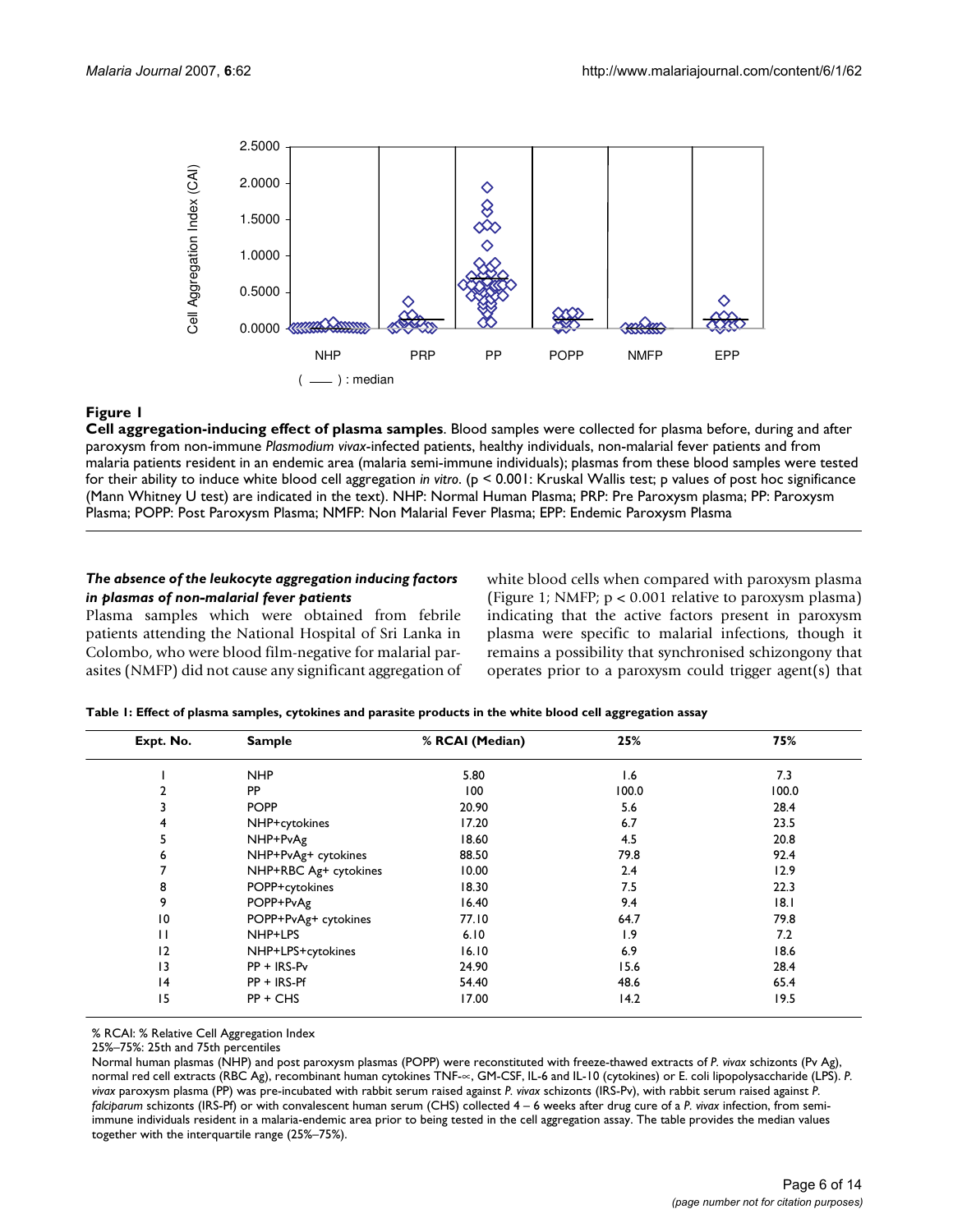might be more concentrated in malarial plasma as opposed to in plasma from other febrile infections.

#### *The effects of the removal of monocytes or T lymphocytes on the aggregation of white blood cells mediated by paroxysm plasma from acute* **P. vivax***-infected patients*

The degree of leukocyte aggregation mediated by paroxysm plasma from acute *P. vivax*-infected patients was markedly reduced when monocytes were depleted from the leukocyte suspension prior to incubation with paroxysm plasma (p < 0.05 relative to that with undepleted white blood cells) and was restored to some extent by reconstitution of the cell suspension with monocytes (p > 0.05 relative to that with undepleted white blood cells – Figure 2). No similar reduction in white cell aggregation was seen when T lymphocytes were depleted from the cell suspension ( $p > 0.05$  relative to undepleted white blood cells). The findings indicate a likely role of monocytes in the formation of cell aggregates.

## *Cytokines and probable parasite products are the active mediators of the paroxysm plasma-induced leukocyte aggregation phenomenon*

Pre-incubation of PP with anti-cytokine antibodies viz. IL-1α, IL-1β, IL-2, IL-3, IL-4, IL-6, IL-10, IFN γ, TNF-α and GM-CSF, reduced the PP-induced leukocyte aggregation by 45% – 76% (Figure. 3). However, reconstitution of the cytokine-depleted plasmas with the recombinant human cytokines caused over 50% recovery of paroxysm plasmainduced cell aggregation only in the case of TNF-α, GM-CSF, IL-6 or IL-10 (Figure 3) suggesting that these are the principal cytokines involved in inducing leukocyte aggregation. However, TNF-α, GM-CSF, IL-6 and IL-10 induced little leukocyte aggregation, either when added to normal human plasma singly (data not shown) or in combination (Table 1: Expt.4 cf Expt.1) or when they were added to post-paroxysm plasma (Table 1: Expt.8 cf Expt.3).

These findings suggested that, in addition to these cytokines, further active factor(s), which are absent from both normal human plasma and post paroxysm plasma, must be present in paroxysm plasma to induce leukocyte aggregation. It was postulated that these additional factors could be parasitic in origin. To test this hypothesis, paroxysm plasmas were pre-incubated with immune serum which had been raised in rabbits against *P. vivax* blood stage schizonts. This treatment greatly reduced (by 75%) the paroxysm plasma-induced cell aggregation (Table 1: Expt.13 cf Expt.2;  $p < 0.05$ ). Similarly, cell aggregateinducing activity of paroxysm plasma was reduced when pre-incubated with convalescent sera collected following *P. vivax* infections in semi-immune individuals (Table 1: Expt.15;  $p < 0.05$ ). These results suggest a likely role of parasite-derived molecules in this phenomenon.

Paroxysm plasma-induced cell aggregation was also inhibited, although to a lesser extent (by 46% only), by immune rabbit sera raised against *P. falciparum* blood stage schizonts (Table 1: Expt.14 cf Expt.2;  $p < 0.05$ ). This suggests that the active molecules of putative parasite origin have species cross-reactive components. However, in view of the lesser effect of the anti-*P. falciparum* immune serum compared to that of antiserum raised against *P. vivax* schizont extracts ( $p < 0.05$ ), species-specific active moieties could also be involved.

## *Induction of leukocyte aggregation* **in vitro** *with extracts of* **P. vivax** *blood stage schizonts*

The hypothesis that moieties of parasite origin might be involved in mediating the *in vitro* aggregation of white cells was further investigated. It was found that a strong leukocyte aggregation could, indeed, be induced by the addition of the combination of freeze-thawed extracts of *P. vivax* schizonts (but not extracts of uninfected human RBCs) and the cytokines rhu-TNF-α, GM-CSF, IL-6 and IL-10 to normal human plasma (Table 1: Expt.6 cf, Expts.7 & 1;) or to post paroxysm plasma (Table 1: Expt.10 cf Expt.3). By contrast, neither the cytokines nor the *P. vivax* schizont extract had any significant level of activity when added either to normal human plasmas on their own (Table 1: Expts. 4 & 5) or to post paroxysm plasma (Table 1: Expts.8 & 9). Moreover, the bacterial endotoxin, lipopolysaccharide (LPS), failed to substitute for the *P. vivax* schizont extracts in mediating these effects (Table 1: Expts.11 & 12).

These results are consistent with the hypothesis that the active, non-cytokine, factors in paroxysm plasma from non-immune patients who presented with acute *P. vivax* infections, which are involved in mediating white cell aggregation *in vitro*, are products of the parasites themselves and are specific to *Plasmodium* if not to *P. vivax* itself (see previous section of results). They cannot, for example be substituted for by a bacterial endotoxin such as LPS.

## *Effect of heating, filtration and ultra-centrifugation of paroxysm plasma from acute* **P. vivax** *– infected patients on the induction of leukocyte aggregation Heating*

Paroxysm plasma heated in a water bath at, or above, 80°C almost completely lost its ability subsequently to induce leukocyte aggregation. Thus, the CAI of paroxysm plasma heated at 100°C (hPP-100°C) was significantly lower than that of untreated paroxysm plasma ( $p < 0.05$ ). The effect was completely restored, however, by addition of the "effective" cytokine combination (rhu-TNFα, GM-CSF, IL-6 and IL-10, as identified in this study) to heatinactivated paroxysm plasma ( $bPP + Cyto$ ) with CAI of bPP + Cyto being significantly higher when compared to that of heat-inactivated paroxysm plasma on its own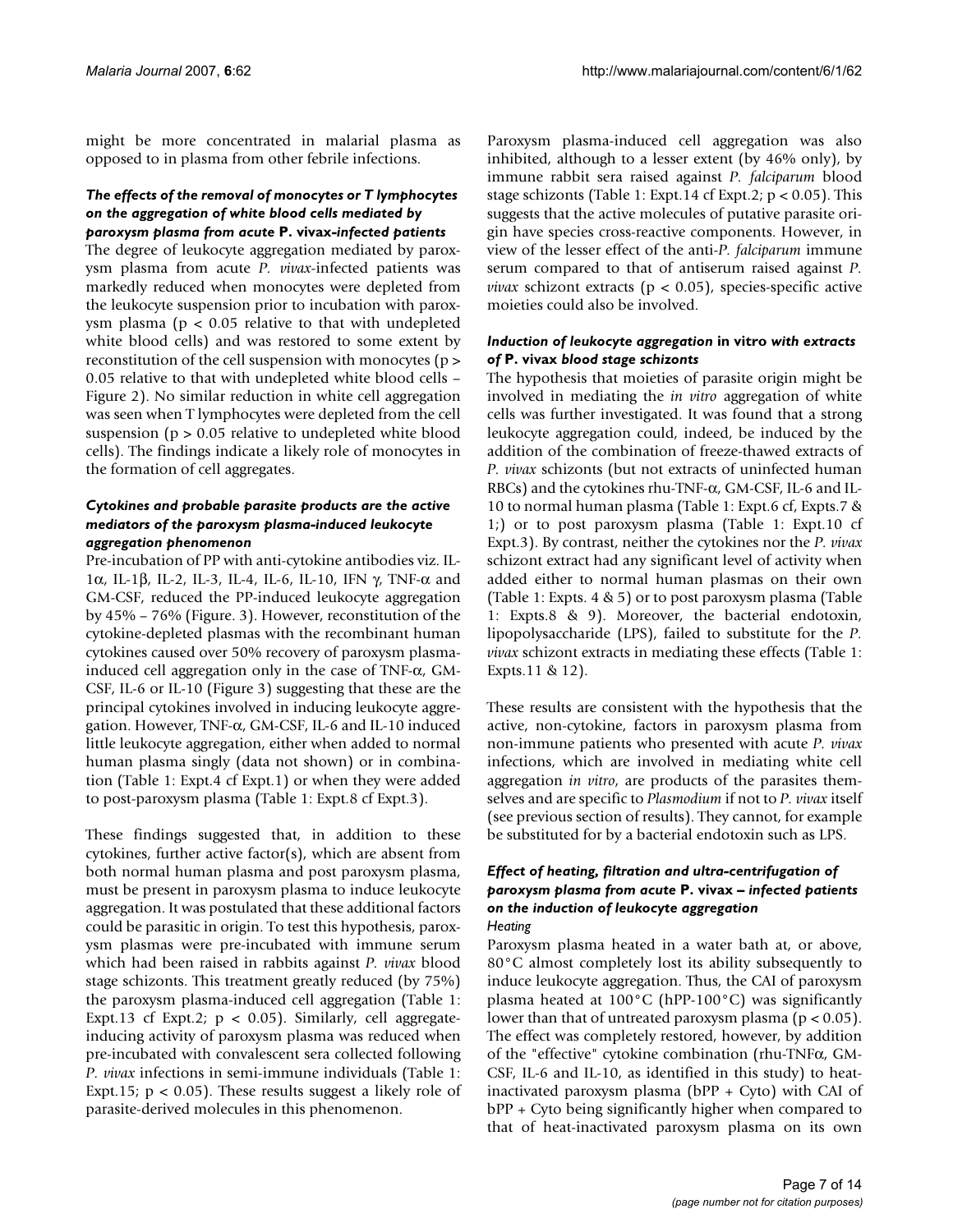

#### Role of monocytes and lymphocytes in **Figure 2** cell aggregation induced by *Plasmodium vivax* paroxysm plasma

**Role of monocytes and lymphocytes in cell aggregation induced by** *Plasmodium vivax* **paroxysm plasma**. White blood cell suspensions were depleted of monocytes or lymphocytes prior to incubation with paroxysm plasma samples ( $n = 6$ ) in the cell aggregation with or without reconstitution with these cell types. The bars indicate the median values of the data series together with the interquartile range (25%–75%). PP: paroxysm plasma; NHP: normal human plasma; WBC: white blood cells; T\*: T cells depleted by Dynabeads (anti CD2), M \*: monocytes depleted by Dynabeads (anti CD14), M\*\*: monocytes depleted by panning method; M: monocytes recovered from panning method.

(hPP-100°C); p < 0.05. By contrast, addition of *P. vivax* schizont extracts to the heat-inactivated paroxysm plasma (bPP + ScE) had little capacity to restore the white cell aggregating activity ( $p > 0.05$ ) (Figure 4).

These results demonstrate that there is a heat stable (withstanding temperature up to 100°C) activity in paroxysm plasma obtained from acute *P. vivax*-infected patients, which is dependent upon the presence of the heat labile "effective" cytokine combination to mediate leukocyte aggregation. The material mediating the heat stable activity is likely to be of parasite origin.

#### *Filtration*

Filtration of paroxysm plasma (0.45 μm filters, Milipore-Sartorius AG), reduced, but did not eliminate, its ability to induce white cell aggregation (Figure 4) indicating that some of the active components in paroxysm plasma are in particulate form. Addition of the "effective" cytokines to the filtered plasmas did not restore the activity while addition of a *P. vivax* schizont extract did (Figure 4). This suggests that the activity reduced by filtration is likely to be parasite in origin.

#### *Centrifugation*

High-speed centrifugation of paroxysm plasma, or of normal human plasma as a control, produced two layers. The upper layer was thin and opaque but was wider and more distinct in paroxysm plasma compared to normal human plasma; this layer tested strongly positive for lipids in the Sudan III test. The lower layer was a clear solution both in paroxysm plasma and in normal human plasma and was negative for lipids by the Sudan III test. Compared to the original paroxysm plasmas from which they were derived, the material in each layer had greatly reduced ability to induce white cell aggregation (Figure 4). However, the activity was largely restored to the material in the top layer by the addition of cytokines (but not of *P. vivax* schizont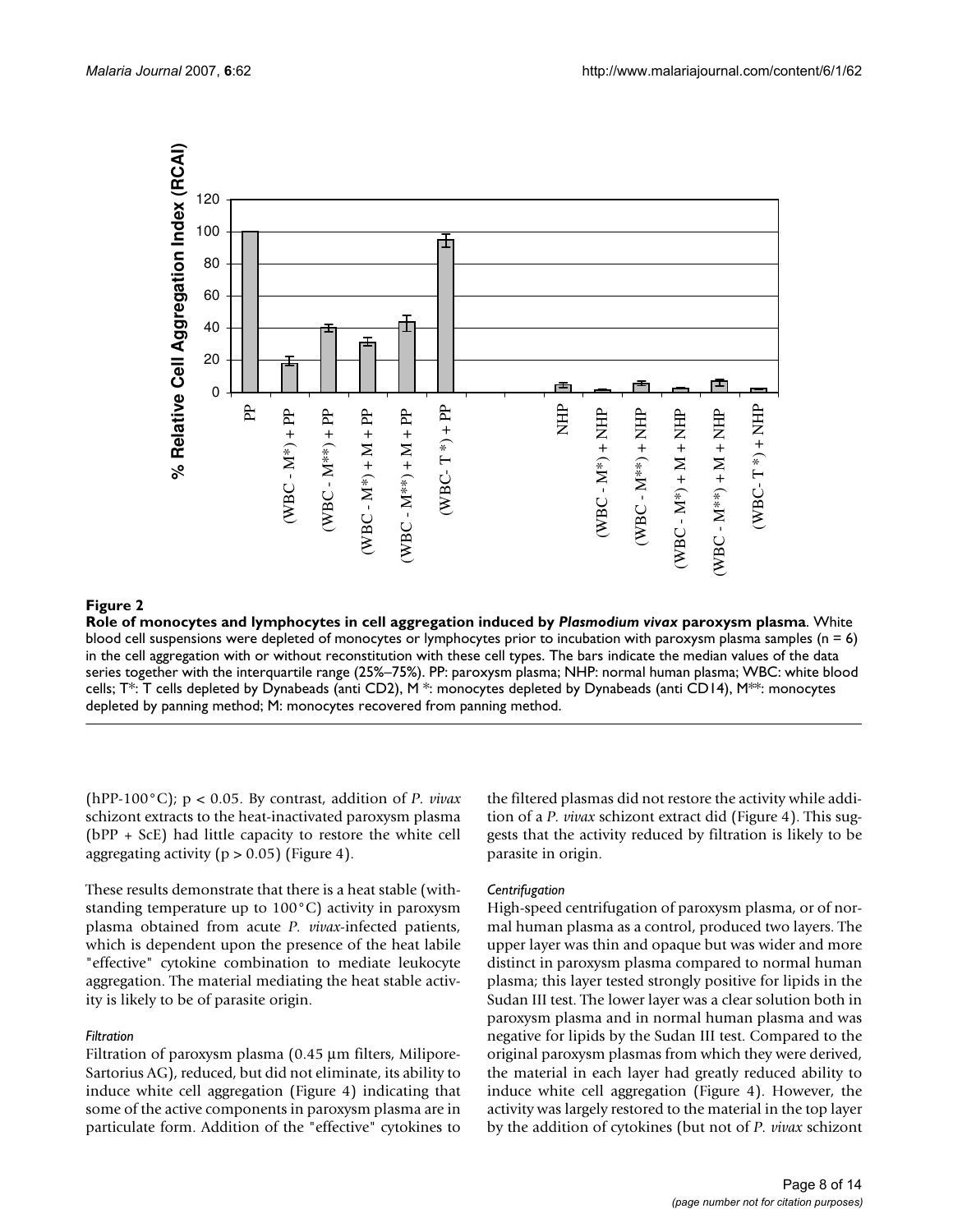



#### The effect of cytokines in white bl **Figure 3** ood cell aggregation mediated by *Plasmodium vivax* paroxysm plasma

**The effect of cytokines in white blood cell aggregation mediated by** *Plasmodium vivax* **paroxysm plasma**. Plasmas obtained from non-immune *Plasmodium vivax* – infected patients (n = 6) during a paroxysm (PP) were tested in the cell aggregation assay following depletion and then reconstitution of that cytokine. The untreated paroxysm plasmas (PP) and normal human plasmas (NHP) were used as positive and negative controls. The bars indicate the median values of the data series together with the interquartile range (25%–75%).

extracts); activity was restored to the material in the bottom layer by the addition of *P. vivax* schizont extracts (but not cytokines) (Figure 4).

These results indicate that the active factors of putative parasite origin in paroxysm plasmas from non-immune patients infected with P. vivax infections were concentrated in the top, lipid-rich, layer and the cytokines were in the bottom, lipid-free, layer of the plasmas following high-speed centrifugation.

## *The white blood cell-aggregating activity of different lipidcontaining fractions of paroxysm plasma and* **P. vivax**  *schizont extracts*

Except for one fraction (P1); (Table 2; Exp 1), the other four lipid fractions extracted from heat-treated paroxysm plasma (P2 to P5) and freeze-thawed extracts of *P. vivax* schizonts (S1 to S5) showed very little effect when tested on their own in the cell aggregation assay (Table 2: Expts. 2–5 and 11–15 respectively). However, when reconstituted with the recombinant human cytokines rh TNF  $\alpha$ , rh GM-CSF, rh IL-10 and rh IL-6, two of the five lipid fractions, one containing cholesterol/triglycerides (P1 and S1) and the other which contains phospholipids (P4 and S4) induced significant levels of cell aggregation (Table 2: Expts. 6 & 16 and 9 & 19 respectively).

In the lipid fractions of the *P. vivax* schizont extract, the more prominent effect was seen in the phospholipid-containing fraction (S4) (Table 2: Expt. 19). By contrast, the greatest activity from the paroxysm plasma was in the cholesterol/triglyceride fraction (P1) (Table 2: Expt.6). Moreover, the cell aggregating activity in this fraction was quite high even without addition of cytokines, which added relatively little to its activity (Table 2: Expts 1 & 6). This suggests that the lipids in this fraction may be competent to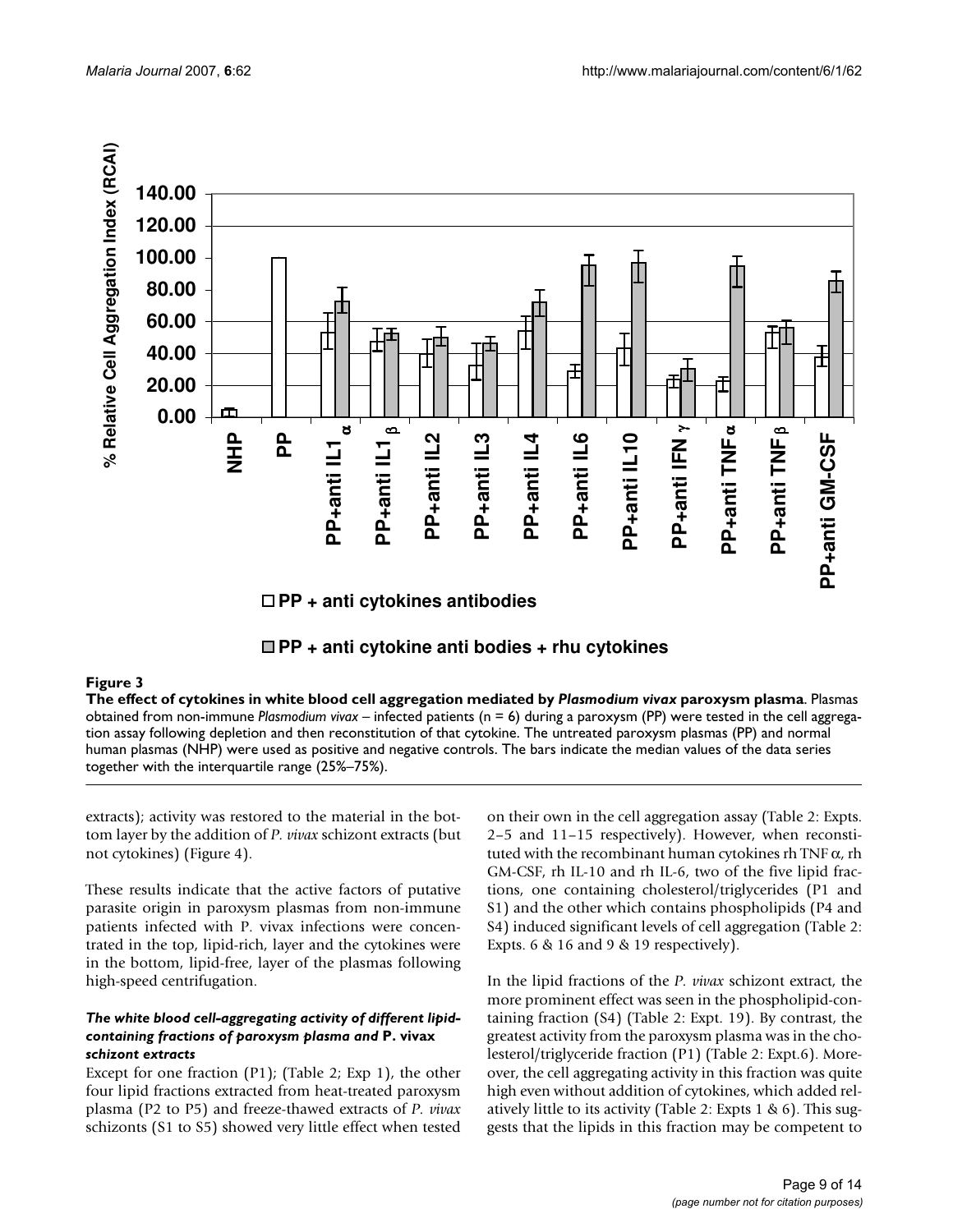

## Characterization of biologic **Figure 4** ally active factor(s) in *Plasmodium vivax* paroxysm plasma

**Characterization of biologically active factor(s) in** *Plasmodium vivax* **paroxysm plasma**. Paroxysm plasmas from *P. vivax* patients (n = 6) were tested in the white blood cell aggregation assay before and after treatment of the plasmas by heating, filtration or centrifugation and with or without supplementation with recombinant human cytokines or freeze-thawed parasite schizont extracts. The bars indicate the median values of the data series together with the interquartile range (25%–75%). PP: Paroxysm plasma (untreated); NHP: normal human plasma (untreated); hPP: paroxysm plasma pre-heated at the indicated temperature; bPP: paroxysm plasma pre-treated at 100°C; PP-A: top layer of centrifuged paroxysm plasma; PP-B: bottom layer of centrifuged paroxysm plasma; Cyto: cytokines (TNF-∝, GM-CSF, IL-6 and IL-10); ScE: freeze-thawed *P. vivax* schizont extract.

induce the necessary cytokines themselves, whereas those in other fractions of paroxysm plasma, and those from the schizont extract, are not. The results indicate that the active parasite-derived materials in the paroxysm plasmas and in those in the schizont extracts differ from each other either quantitatively or qualitatively.

## **Discussion**

The present study describes an *in vitro* phenomenon, the aggregation of white blood cells, which is mediated by the activity of factors present in plasma taken at the time of a paroxysm of *P. vivax* malaria. In the presence of paroxysm plasma from non-immune *P. vivax*-infected patients, aggregates were formed by white blood cells collected from healthy uninfected and malariologically-naive individuals. Similar aggregates were also seen when cells were obtained from *P. vivax*-infected patients and similarly incubated with paroxysm plasma. Although the biological relevance of such aggregate formation remains speculative, it might be a scavenging mechanism used by the host to get rid of the parasite debris released following schizont rupture [13].

Leukocyte activation associated with fever episodes has been shown in *P. vivax* malaria [14]. Peripheral leukopenia in *P. vivax* infections has been observed to be at its maximum during paroxysms (authors' unpublished observations). Pulmonary accumulation and sequestration of neutrophils and monocytes have been seen in murine models [15,16]. Furthermore, pulmonary oedema has been reported in *P. vivax* malaria [17], which may be due to accumulation of leukocytes. In *P. falciparum* malaria, cyto-adherent infected erythrocytes that bind to leukocytes enhance antibody-independent phagocytosis and induce cellular aggregation [[18](#page-12-2)]. Pancytopaenia, especially thrombocytopaenia is common in malaria patients [19,[20\]](#page-12-3). These findings provide indirect evidence as to the possible *in vivo* significance of such aggregate formation in malarial infections.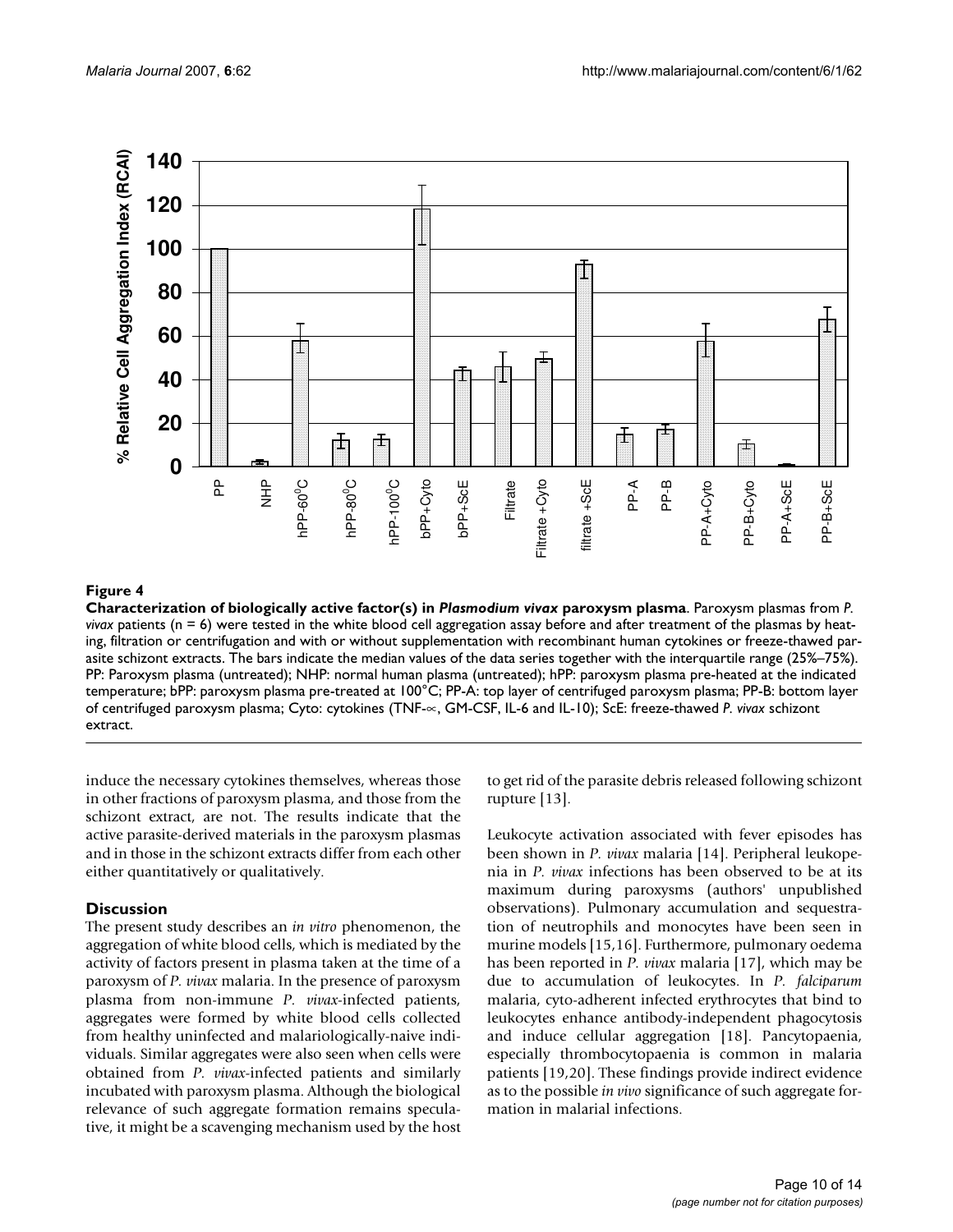| Expt. No.       | <b>Sample</b>              | % R CAI (Median) | 25%   | 75%   |
|-----------------|----------------------------|------------------|-------|-------|
|                 | <b>PI</b>                  | 26.30            | 20.10 | 30.60 |
|                 | P <sub>2</sub>             | 4.50             | 3.40  | 8.60  |
|                 | P <sub>3</sub>             | 4.20             | 3.50  | 6.40  |
|                 | P <sub>4</sub>             | 8.50             | 6.80  | 11.80 |
| 5               | P5                         | 1.00             | 0.20  | 1.30  |
| 6               | PI + Cytokines             | 38.20            | 34.20 | 46.50 |
|                 | P2 + Cytokines             | 8.70             | 5.60  | 10.90 |
| 8               | P3 + Cytokines             | 8.60             | 4.60  | 12.40 |
| 9               | P4 + Cytokines             | 24.60            | 22.50 | 31.70 |
| $\overline{10}$ | P5 + Cytokines             | 1.20             | 0.50  | 3.60  |
| П               | SΙ                         | 3.1              | 1.4   | 6.4   |
| 12              | S <sub>2</sub>             | 2.5              | 1.3   | 5.9   |
| 13              | S3                         | 2.9              | 1.2   | 7.4   |
| 4               | S <sub>4</sub>             | 14.3             | 12.3  | 18.6  |
| 15              | S5                         |                  | 0.2   | 2.4   |
| 16              | SI + Cytokines             | 10.4             | 7.6   | 13.9  |
| 17              | S <sub>2</sub> + Cytokines | 3.8              | 2.5   | 6.4   |
| 18              | S3 + Cytokines             | 2.7              | 1.9   | 6.5   |
| 9               | S4 + Cytokines             | 26.2             | 21.9  | 30.4  |
| 20              | S5 + Cytokines             | 1.1              | 0.3   | 2.1   |

**Table 2: Leukocyte aggregation-inducing effects of lipid fractions of** *Plasmodium vivax* **paroxysm plasma and of** *P. vivax* **schizont extracts with or without supplementation with recombinant human cytokines (TNF**α**, GM-CSF, IL-6 and IL-10).**

% RCAI: % Relative Cell Aggregation Index (median)

25%–75%: 25th and 75th percentiles

Different fractions of *P. vivax* schizont extracts (S1 – acetone fraction, S2 – ethanol fraction, S3 – petroleum ether fraction, S4 – diethyl ether fraction and S5 – remaining fraction ) and similar fractions of paroxysm plasma ( P1 – acetone fraction, P2 – ethanol fraction, P3 – petroleum ether fraction, P4 – diethyl ether fraction and P5 – remaining fraction ) were tested for their ability to induce cell aggregation with or without supplementation with recombinant human cytokines (TNFα, GM-CSF, IL-6 and IL-10).

The table provides the median values together with the interquartile range (25%–75%).

The active plasma factors, which mediated the cell aggregation included heat-labile substances consisting of mainly the monocyte-derived cytokines TNFα, GM-CSF and IL-6 and a T cell-derived cytokine IL-10. However, the activity of these cytokines in mediating leukocyte aggregation was absolutely dependent upon the simultaneous presence of heat-stable, and presumably parasite-derived, material released into the plasma at the time of a *P. vivax* paroxysm. It has been reported that aggregation of neutrophils may develop in EDTA – anti-coagulated blood [21]. However, in the present study EDTA-dependent aggregation of white blood cells can be excluded based on the experiments carried out using normal human plasma samples obtained from healthy individuals into similar EDTA concentrations, which did not show aggregation. Moreover, immune serum raised against *P. vivax* parasites could reverse this effect.

Ever since the description, at the end of the  $19<sup>th</sup>$  century, of the synchronous rupture of blood stage schizonts during human malarial infections and the association of these events with the periodic fevers of malaria, it has been clear that parasite products released into the plasma by the rupturing schizonts must be crucial to the initiation

of a malarial paroxysm [22]. Evidence for the existence of malaria paroxysm-associated pyrogens, or "malaria toxins" as they were known, was provided by demonstrating that plasma from an individual undergoing a paroxysm of *P. vivax* malaria could rapidly induce equivalent symptoms when the plasma was injected into the circulation of a healthy volunteer [23]. Thus the concept of a malaria toxin is not novel [2,13,22-26]. It is now evident that the mediators of a malarial paroxysm, which include the parasite products, or "toxins", themselves, are involved in interactions with and between circulating white blood cells.

In addition to cytokines, the activated white blood cells release free radicals and other active molecular intermediates [27,28]. These mediators of inflammatory and pathogenic effects and also anti-parasitic effects [29-33] are speculated to help control parasite densities at the initial phase of a malarial infection. Inhibition of the maturation of *P. falciparum* schizonts *in vitro* by paroxysm serum from a case of *P. vivax* malaria has been demonstrated by other workers [33]. Similar anti-parasitic effect of paroxysm plasma from acute *P. vivax*-infected patients has been demonstrated to induce suppression of infectivity of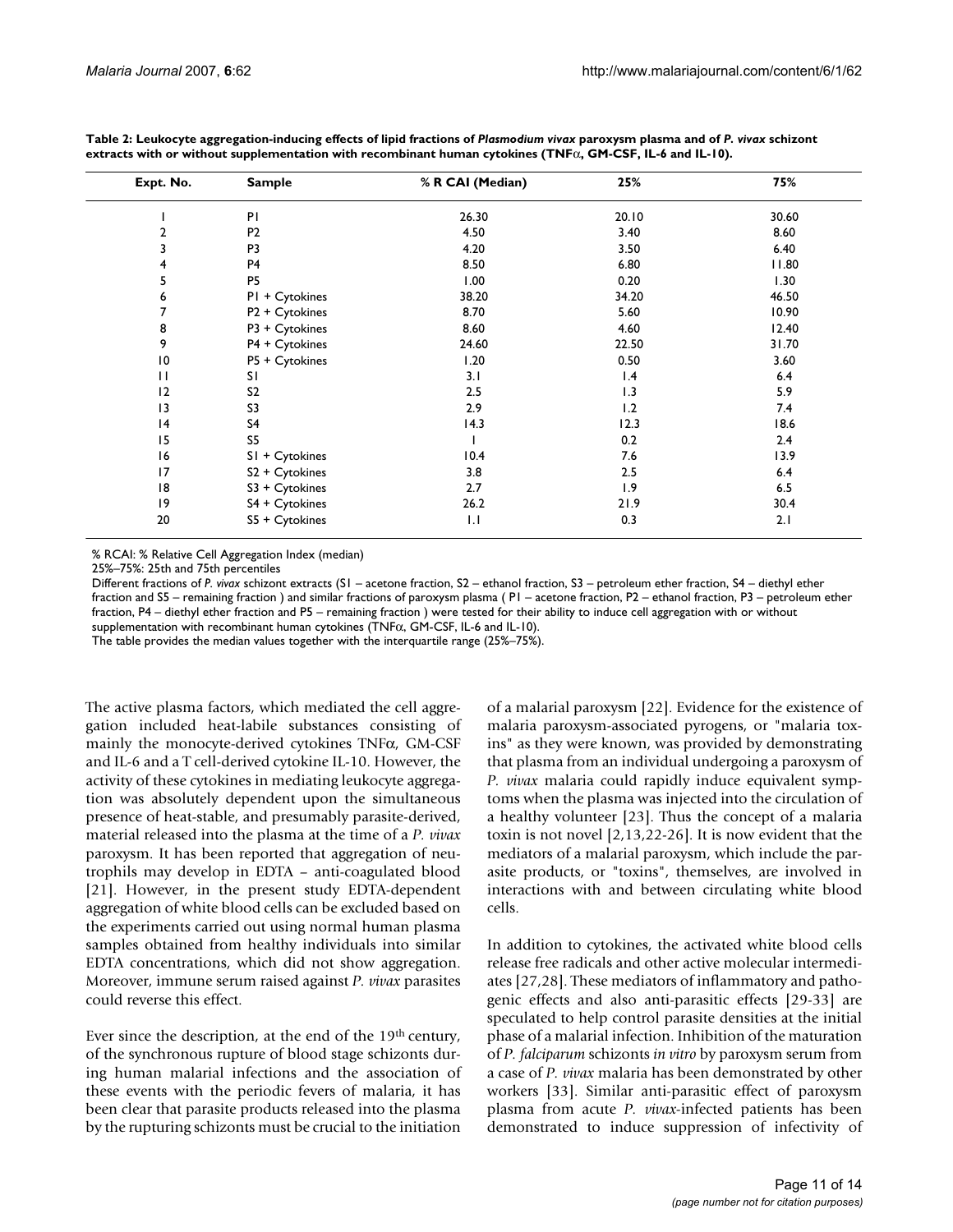malarial gametocytes to mosquitoes [[1\]](#page-12-0). Like the cell aggregation effect described here, paroxysm-associated inactivation of gametocytes is mediated by cytokines and parasite products released at the time of the paroxysm [[1,](#page-12-0)2,13]. In both the cell aggregation and the gametocyte inactivation phenomena, however, the parasite materials and moieties involved remain to be identified.

This paper describes the initial attempts made at characterization of the nature of these active parasite products. It is shown here that the heat-stable, cell-aggregating activity present in the paroxysm plasmas has the following properties. It is present in, and only in, plasmas taken at the time of the acute symptoms of a *P. vivax* paroxysm. No equivalent activity is present either before the acute symptoms begin or more than one or two hours after they cease. No equivalent activity is found in association with non-malarious fevers. The white cell-aggregating activity can be effectively substituted by extracts of schizonts of either *P. vivax* or *P. falciparum* when these are added to normal human plasmas in the presence of the cytokine combination identified above. Moreover, the activity in the paroxysm plasmas from acute *P. vivax*-infected patients is neutralised in the presence of immune sera raised against extracts of schizonts of either *P. vivax* or *P. falciparum*. The activity is more effectively neutralised by immune serum against *P. vivax* than that against *P. falciparum*, and is supportive evidence of parasite species-specificity.

These properties of the putative parasite-derived activity in *P. vivax* paroxysm plasma in relation to white cell aggregation are indistinguishable from those identified in relation to paroxysm plasma-mediated gametocyte inactivation [[1](#page-12-0),2,13,34]. The difference between the mediators involved in these two paroxysm-associated phenomena lies in the combination of cytokines involved. Thus the necessary and sufficient cytokines involved in gametocyte inactivation are the monocytederived cytokines TNFα, GM-CSF and the T cell derived IL-2; those involved in the white cell aggregation are principally the monocyte-derived TNFα, GM-CSF and IL-6 and the mainly T cell derived cytokine IL-10. In both phenomena the immediate presence of monocytes was shown to be essential. On the other hand, the depletion of T lymphocytes did not affect cell aggregation. This does not, however, exclude a role for T cells at an earlier stage in the events of a paroxysm as, for example, during the induction of other cytokines involved in the process. This is probably because, the T cell-derived cytokines having already been induced by the time of the active paroxysm. Therefore, the continued immediate presence of the T cells is no longer essential for either gametocyte inactivation or white cell aggregation to take place. Though, T cells strongly respond to phosphoantigens from *Plasmodium*

parasites [35], prolonged exposure to *P. vivax* malaria infections in endemic areas are known to cause immunosuppression of human T cells [36].

The cell aggregation phenomenon was used as an assay to explore the physical and chemical nature of the heat stable, and presumably parasite-derived, activity in the paroxysm plasmas from acute *P. vivax*-infected patients. Results indicate a prominent role of cholesterol and triglycerides containing fraction of paroxysm plasma in mediating cell aggregation even in the absence of added cytokines. Only one other fraction gave significant activity. This was the phospholipid fraction and this activity was largely dependent upon the presence of the added cytokines. Equivalent lipidic fractions were made from extracts of schizonts of *P. vivax* but significant, and largely cytokine-dependent, activity was found only in the phospholipid fraction. Interestingly the characteristics of this fraction were congruent with those of the malaria parasite-derived TNF-inducing GPI moieties studied by other workers [37-43]. GPI surface-anchored antigens including MSP-1 have been viewed as potential candidates for vaccine development [44,45]. Studies in other laboratories have demonstrated lipogenesis-inducing activity in the lipid fractions of boiled supernatant of *P. falciparum* cultures [46] with subsets of T lymphocytes being affected at an early stage during paroxysms of non-endemic malaria infections [35].

## **Conclusion**

This study identifies leukocyte aggregation as a phenomenon associated with paroxysms in *P. vivax* infections. This phenomenon is mediated by plasma factors including host-derived cytokines and lipids of putative parasite origin. Most of the parasite-derived activity lies in the cholesterol/triglyceride and phospholipid fractions of paroxysm plasma and especially in the former fraction. Activity in this cholesterol/triglyceride-containing fraction is poorly represented in extracts of *P. vivax* schizonts prepared *in vitro*. Therefore, only *P. vivax* paroxysm plasma itself, and not artificial extracts of parasite material prepared *in vitro*, represent an adequate source of the biologically active parasite-derived mediators present during such a paroxysm. The characteristics of the phospholipid fraction in paroxysm plasma are congruent with those of the malaria parasite-derived, TNF-inducing GPI moieties described by other workers. The more active cholesterol/triglyceride(s), on the other hand, represent a new class of biologically active lipid associated with the paroxysm of *P. vivax* malaria.

In future investigations, it is planned to explore further the chemical characterisation of active parasite-derived mediators associated with the paroxysm of *P. vivax*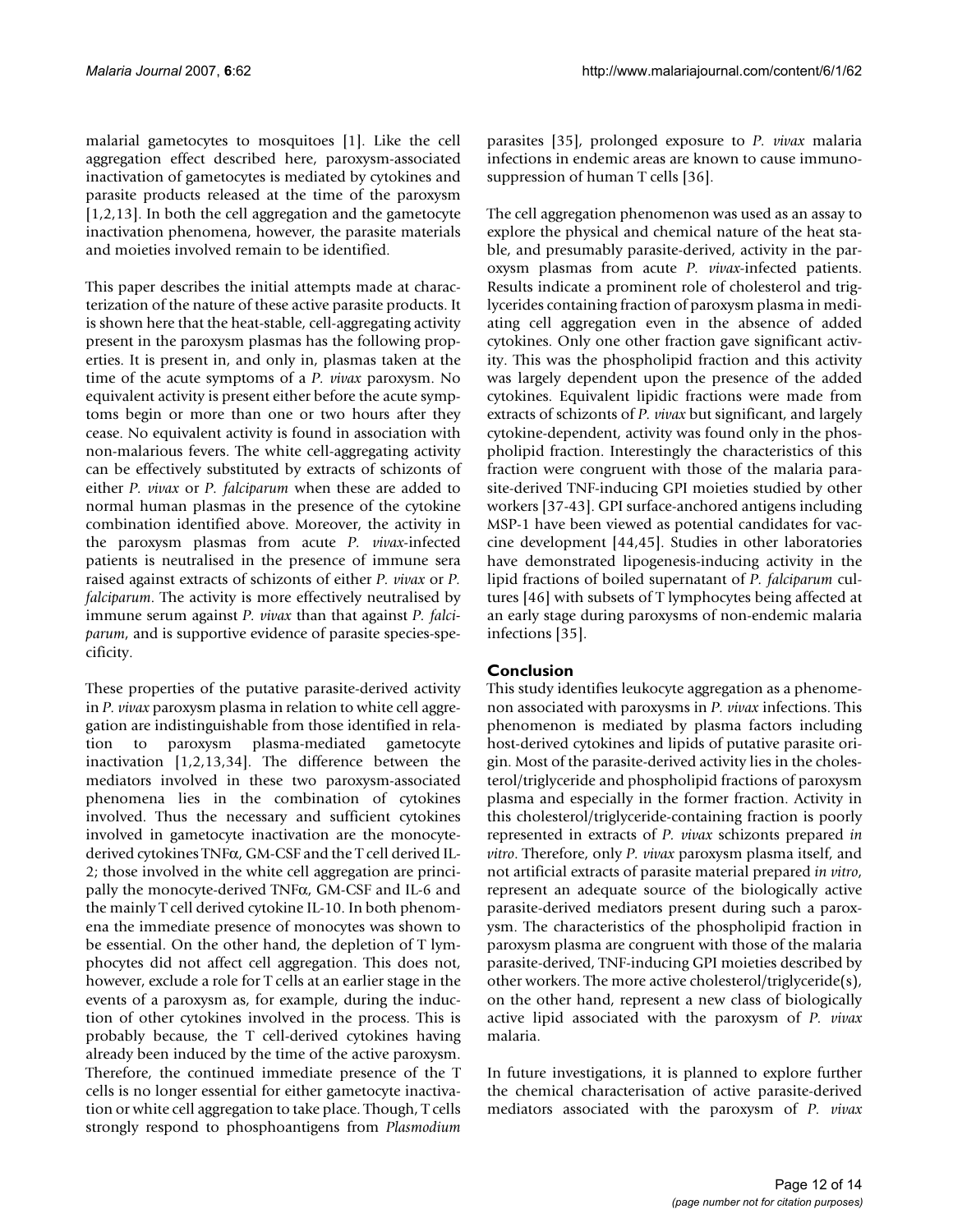malaria using *P. vivax* paroxysm plasma itself as the source of the active moieties.

#### **Authors' contributions**

NK conceptualized and designed the study, interpreted the data and drafted the manuscript. DW carried out the laboratory experiments and data tabulation. VC provided advice on design, analysis and interpretation of biochemical characterization experiments. RC gave considerable intellectual input in analyzing the results and helped draft the manuscript and KM made contributions for interpretation of data and drafting the manuscript. All authors have given final approval of the version to be published. The research work was carried out at Malaria Research Unit, Faculty of Medicine, University of Colombo, Sri Lanka.

#### **Acknowledgements**

This work was funded by a collaborative research grant (ID no:A20294) awarded by the UNDP/World Bank/WHO Special Programme for Research and Training in Tropical Diseases. We thank the staff members of Malaria Research Unit (Colombo)/Malaria Research Station (Kataragama) and National Hospital of Sri Lanka for assistance, Prof. Rajitha Wickramasinghe (University of Sri Jayawardenepura) for advice on statistical analysis, Drs. M. Tissera, M.A. Razak and Mr K. Wickramaratne (Medical Research Institute) for their invaluable help in carrying out electron microscopic studies and Dr. D.M. Dissanayake (University of Peradeniya) for advice on electron microscopic observations.

#### **References**

- <span id="page-12-0"></span>1. Karunaweera ND, Carter R, Grau GE, Kwiatkowski D, Giudice G Del, Mendis KN: **Tumour necrosis factor dependent parasitekilling effects during paroxysms in non-immune** *Plasmodium vivax* **[malaria patients.](http://www.ncbi.nlm.nih.gov/entrez/query.fcgi?cmd=Retrieve&db=PubMed&dopt=Abstract&list_uids=1351432)** *Clin Exp Immunol* 1992, **88:**499-505.
- 2. Wijesekera SK, Carter R, Rathnayake L, Mendis KN: **A malaria parasite toxin associated with** *Plasmodium vivax* **[paroxysms.](http://www.ncbi.nlm.nih.gov/entrez/query.fcgi?cmd=Retrieve&db=PubMed&dopt=Abstract&list_uids=8625512)** *Clin Exp Immunol* 1996, **104:**221-227.
- 3. Karunaweera ND, Grau GE, Gamage P, Carter R, Mendis KN: **Dynamics of fever and serum levels of tumour necrosis factor are closely associated during clinical paroxysms in nonimmune** *Plasmodium vivax* **[malaria patients.](http://www.ncbi.nlm.nih.gov/entrez/query.fcgi?cmd=Retrieve&db=PubMed&dopt=Abstract&list_uids=1565611)** *Proc Natl Acad Sci USA* 1992, **89:**3200-3203.
- 4. Perera MK, Cater R, Goonewardene R, Mendis KN: **Transient increase in circulating T cells during** *Plasmodium vivax* **[malar](http://www.ncbi.nlm.nih.gov/entrez/query.fcgi?cmd=Retrieve&db=PubMed&dopt=Abstract&list_uids=8270875)[ial paroxysms.](http://www.ncbi.nlm.nih.gov/entrez/query.fcgi?cmd=Retrieve&db=PubMed&dopt=Abstract&list_uids=8270875)** *J Exp Med* 1994, **179:**311-315.
- 5. Mendis C, Gamage-Mendis A, De Zoysa APK, Abhayawardena TA, Carter R, Herath PRJ, Mendis KN: **[Characteristics of malaria](http://www.ncbi.nlm.nih.gov/entrez/query.fcgi?cmd=Retrieve&db=PubMed&dopt=Abstract&list_uids=2184688) [transmission in Kataragama, Sri Lanka: a focus for immuno](http://www.ncbi.nlm.nih.gov/entrez/query.fcgi?cmd=Retrieve&db=PubMed&dopt=Abstract&list_uids=2184688)[epidemiological studies.](http://www.ncbi.nlm.nih.gov/entrez/query.fcgi?cmd=Retrieve&db=PubMed&dopt=Abstract&list_uids=2184688)** *Am J Trop Med Hyg* 1990, **42:**298-308.
- <span id="page-12-1"></span>6. Karunaweera ND, Carter R, Grau GE, Mendis KN: **Demonstration of anti-disease immunity to** *Plamodium vivax* **[malaria in Sri](http://www.ncbi.nlm.nih.gov/entrez/query.fcgi?cmd=Retrieve&db=PubMed&dopt=Abstract&list_uids=9502605) [Lanka using a quantitative method to assess clinical disease.](http://www.ncbi.nlm.nih.gov/entrez/query.fcgi?cmd=Retrieve&db=PubMed&dopt=Abstract&list_uids=9502605)** *Am J Trop Med Hyg* 1998, **58:**204-210.
- 7. Wysocki LJ, Sato VL: **[Panninng" for lymphocytes: A method for](http://www.ncbi.nlm.nih.gov/entrez/query.fcgi?cmd=Retrieve&db=PubMed&dopt=Abstract&list_uids=351618) [cell selection.](http://www.ncbi.nlm.nih.gov/entrez/query.fcgi?cmd=Retrieve&db=PubMed&dopt=Abstract&list_uids=351618)** *Proc Natl Acad Sci USA* 1978, **75:**2844-2848.
- 8. Mendis KN, Naotunna T de S, Karunaweera ND, Giudice GD, Grau GE, Carter R: **[Anti-parasite effects of cytokines in malaria.](http://www.ncbi.nlm.nih.gov/entrez/query.fcgi?cmd=Retrieve&db=PubMed&dopt=Abstract&list_uids=2126526)** *Immunol Lett* 1990, **25:**217-220.
- 9. Castro-Rodríguez JA, Salazar-Lindo E, León-Barúa R: **[Differentia](http://www.ncbi.nlm.nih.gov/entrez/query.fcgi?cmd=Retrieve&db=PubMed&dopt=Abstract&list_uids=9370895)[tion of osmotic and secretory diarrhoea by stool carbohy](http://www.ncbi.nlm.nih.gov/entrez/query.fcgi?cmd=Retrieve&db=PubMed&dopt=Abstract&list_uids=9370895)[drate and osmolar gap measurements.](http://www.ncbi.nlm.nih.gov/entrez/query.fcgi?cmd=Retrieve&db=PubMed&dopt=Abstract&list_uids=9370895)** *Arch Dis Child* 1997, **77:**201-205.
- 10. Bolliger HR, Brenner M, Ganshirt H, Mangold HK, Seiler H, Stahl E, Waldi D: **Aliphatic lipids.** In *Thin Layer Chromatography – A Laboratory Handbook* Edited by: Stahl E. Berlin: Springer Publishing; 1965:137-181.
- 11. Mayes PA: **Lipids.** In *Harper's Review of Biochemistry* 19th edition. Edited by: Martin DW, Mayes PA, Rodwell VW. Lange Medical Publications, Los Altos, California, USA; 1983:188-200.
- 12. Mayes PA: **Lipids of Physiologic Significance.** In *Harper's Biochemistry* 23rd edition. Edited by: Murray RK, Grammar DK, Mayes PA, Rodwell VW. Appleton and Lange, Norwalk, Connecticut; 1993:142-153.
- 13. Karunaweera ND, Wijesekara SK, Wanasekera D, Mendis KN, Carter R: **The paroxysm of** *Plasmodium vivax* **[malaria.](http://www.ncbi.nlm.nih.gov/entrez/query.fcgi?cmd=Retrieve&db=PubMed&dopt=Abstract&list_uids=12689650)** *Trends Parasitol* 2003, **19:**188-193.
- 14. Brown AE, Teja-Isavadharm P, Webster HK: **[Macrophage activa](http://www.ncbi.nlm.nih.gov/entrez/query.fcgi?cmd=Retrieve&db=PubMed&dopt=Abstract&list_uids=1811217)[tion in vivax malaria; fever is associated with increased levels](http://www.ncbi.nlm.nih.gov/entrez/query.fcgi?cmd=Retrieve&db=PubMed&dopt=Abstract&list_uids=1811217) [of neopterin and interferon-gamma.](http://www.ncbi.nlm.nih.gov/entrez/query.fcgi?cmd=Retrieve&db=PubMed&dopt=Abstract&list_uids=1811217)** *Parasite Immunol* 1991, **13:**673-679.
- 15. Clark IA, Cowden WB, Butcher GA, Hunt NH: **[Possible roles of](http://www.ncbi.nlm.nih.gov/entrez/query.fcgi?cmd=Retrieve&db=PubMed&dopt=Abstract&list_uids=3661678) [tumor necrosis factor in the pathology of malaria.](http://www.ncbi.nlm.nih.gov/entrez/query.fcgi?cmd=Retrieve&db=PubMed&dopt=Abstract&list_uids=3661678)** *Am J Pathol* 1987, **129:**192-199.
- 16. Senaldi G, Vesin C, Chang R, Grau GE, Piguet PF: **[Role of polymor](http://www.ncbi.nlm.nih.gov/entrez/query.fcgi?cmd=Retrieve&db=PubMed&dopt=Abstract&list_uids=8132319)[phonuclear neutrophil leukocytes and their integrin CD11a](http://www.ncbi.nlm.nih.gov/entrez/query.fcgi?cmd=Retrieve&db=PubMed&dopt=Abstract&list_uids=8132319) [\(LFA-1\) in the pathogenesis of severe murine malaria.](http://www.ncbi.nlm.nih.gov/entrez/query.fcgi?cmd=Retrieve&db=PubMed&dopt=Abstract&list_uids=8132319)** *Infect Immun* 1994, **62:**1144-1149.
- 17. Pukrittayakamee S, Chantra A, Vanijanonta S, White NJ: **[Pulmonary](http://www.ncbi.nlm.nih.gov/entrez/query.fcgi?cmd=Retrieve&db=PubMed&dopt=Abstract&list_uids=9850397) [oedema in vivax malaria.](http://www.ncbi.nlm.nih.gov/entrez/query.fcgi?cmd=Retrieve&db=PubMed&dopt=Abstract&list_uids=9850397)** *Trans R Soc Trop Med Hyg* 1998, **92:**421-422.
- <span id="page-12-2"></span>18. Ruangirachuporn W, Afzelius BA, Helmby H, Hill AV, Greenwood BM, Carlson J, Bersins K, Perlmann P, Wahlgren M: **Ultrastructural analysis of fresh** *Plasmodium falciparum* **[-infected erythro](http://www.ncbi.nlm.nih.gov/entrez/query.fcgi?cmd=Retrieve&db=PubMed&dopt=Abstract&list_uids=1599044)[cytes and their cytoadherence to human leukocytes.](http://www.ncbi.nlm.nih.gov/entrez/query.fcgi?cmd=Retrieve&db=PubMed&dopt=Abstract&list_uids=1599044)** *Am J Trop Med Hyg* 1992, **46:**511-519.
- 19. Eriksson B, Hellgren U, Rombo L: **[Changes in erythrocyte sedi](http://www.ncbi.nlm.nih.gov/entrez/query.fcgi?cmd=Retrieve&db=PubMed&dopt=Abstract&list_uids=2587946)[mentation rate, C-reactive protein and hematological](http://www.ncbi.nlm.nih.gov/entrez/query.fcgi?cmd=Retrieve&db=PubMed&dopt=Abstract&list_uids=2587946) [parameters in patients with acute malaria.](http://www.ncbi.nlm.nih.gov/entrez/query.fcgi?cmd=Retrieve&db=PubMed&dopt=Abstract&list_uids=2587946)** *Scand J Infect Dis* 1989, **21:**434-441.
- <span id="page-12-3"></span>20. Richards MW, Behrens RH, Doherty JF: **Hematologic changes in acute, imported** *Plasmodium falciparum* **[malaria.](http://www.ncbi.nlm.nih.gov/entrez/query.fcgi?cmd=Retrieve&db=PubMed&dopt=Abstract&list_uids=9886188)** *Am J Trop Med Hyg* 1998, **59:**859.
- 21. Bain BJ: *Blood Cells: A Practical Guide* London: Lippincott/Gower Medical Publishing; 1989.
- 22. Kwaitkowski D: **[Malarial toxins and the regulation of parasite](http://www.ncbi.nlm.nih.gov/entrez/query.fcgi?cmd=Retrieve&db=PubMed&dopt=Abstract&list_uids=15275344) [density.](http://www.ncbi.nlm.nih.gov/entrez/query.fcgi?cmd=Retrieve&db=PubMed&dopt=Abstract&list_uids=15275344)** *Parasitol Today* 1995, **11:**206-212.
- 23. Rosenau MJ, Parker HB, Francis E, Beyer GE: **Experimental Studies in Yellow Fever and Malaria at Vera Cruz, Mexico.** In *Report of Working Party No. 2, Yellow Fever Institute* Washington: Government Printing Office; 1905.
- 24. Clark IA: **[Antitoxin approach to malaria.](http://www.ncbi.nlm.nih.gov/entrez/query.fcgi?cmd=Retrieve&db=PubMed&dopt=Abstract&list_uids=12493306)** *Lancet* 2002, **360:**1983.
- 25. Jakobsen PH, Bate CAW, Taverne J, Playfair JHL: **[Malaria: toxins,](http://www.ncbi.nlm.nih.gov/entrez/query.fcgi?cmd=Retrieve&db=PubMed&dopt=Abstract&list_uids=7675508) [cytokines and disease.](http://www.ncbi.nlm.nih.gov/entrez/query.fcgi?cmd=Retrieve&db=PubMed&dopt=Abstract&list_uids=7675508)** *Parasite Immunol* 1995, **17:**223-231.
- 26. Kwaitkowski D: **[TNF-inducing malaria toxin: a sheep in wolf's](http://www.ncbi.nlm.nih.gov/entrez/query.fcgi?cmd=Retrieve&db=PubMed&dopt=Abstract&list_uids=8122924) [clothing?](http://www.ncbi.nlm.nih.gov/entrez/query.fcgi?cmd=Retrieve&db=PubMed&dopt=Abstract&list_uids=8122924)** *Ann Trop Med Parasit* 1993, **87:**613-616.
- 27. Chiwakata CB, Hemmer CJ, Dietrich M: **High levels of inducible nitric oxide synthase mRNA are associated with increased monocyte counts in blood and have a beneficial role in** *Plasmodium falciparum* **[malaria.](http://www.ncbi.nlm.nih.gov/entrez/query.fcgi?cmd=Retrieve&db=PubMed&dopt=Abstract&list_uids=10603415)** *Infect Immun* 2000, **68:**394-399.
- Scragg IG, Hensmann M, Bate CAW, Kwiatkowski D: Early **cytokine induction by** *Plasmodium falciparum* **[is not a classical](http://www.ncbi.nlm.nih.gov/entrez/query.fcgi?cmd=Retrieve&db=PubMed&dopt=Abstract&list_uids=10458778) [endotoxin-like process.](http://www.ncbi.nlm.nih.gov/entrez/query.fcgi?cmd=Retrieve&db=PubMed&dopt=Abstract&list_uids=10458778)** *Eur J Immunol* 1999, **29:**2636-2644.
- 29. Brown AE, Teja-Isavadharm P, Webster HK: **[Macrophage activa](http://www.ncbi.nlm.nih.gov/entrez/query.fcgi?cmd=Retrieve&db=PubMed&dopt=Abstract&list_uids=1811217)[tion in vivax malaria: fever is associated with increased levels](http://www.ncbi.nlm.nih.gov/entrez/query.fcgi?cmd=Retrieve&db=PubMed&dopt=Abstract&list_uids=1811217) [of neopterin and interferon-gamma.](http://www.ncbi.nlm.nih.gov/entrez/query.fcgi?cmd=Retrieve&db=PubMed&dopt=Abstract&list_uids=1811217)** *Parasite Immunol* 1991, **13:**673-679.
- 30. Clark IA: **Cell mediated immunity in protection and pathology of malaria.** *Parasitol Today* 1987, **10:**300-306.
- 31. Fell AH, Smith NC: **[Immunity to asexual blood stages of Plas](http://www.ncbi.nlm.nih.gov/entrez/query.fcgi?cmd=Retrieve&db=PubMed&dopt=Abstract&list_uids=17040818)[modium: Is resistance to acute malaria adaptive or innate?](http://www.ncbi.nlm.nih.gov/entrez/query.fcgi?cmd=Retrieve&db=PubMed&dopt=Abstract&list_uids=17040818)** *Parasitol Today* 1998, **14:**364-368.
- 32. Jagadeesan K, Korath MP, Seetha Lakshmi S, Elankumaran S: **Cell mediated immunity to** *Plasmodium vivax* **infection:** *in vitro* **[inhibition of parasite growth by monocyte derived macro](http://www.ncbi.nlm.nih.gov/entrez/query.fcgi?cmd=Retrieve&db=PubMed&dopt=Abstract&list_uids=10778685)[phages.](http://www.ncbi.nlm.nih.gov/entrez/query.fcgi?cmd=Retrieve&db=PubMed&dopt=Abstract&list_uids=10778685)** *J Assoc Physicians India* 1999, **47:**955-957.
- 33. Nagao Y, Chavalitshewinkoon-Petmitr P, Noedl H, Thongrungkiat S, Krudsood S, Sukthana Y, Nacher M, Wilairatana P, Looareesuwan S: **Paroxysm serum from a case of** *Plasmodium vivax* **malaria inhibits the maturation of** *P. falciparum* **schizonts** *in vitro***[.](http://www.ncbi.nlm.nih.gov/entrez/query.fcgi?cmd=Retrieve&db=PubMed&dopt=Abstract&list_uids=14511557)** *Ann Trop Med Parasitol* 2003, **97:**587-592.